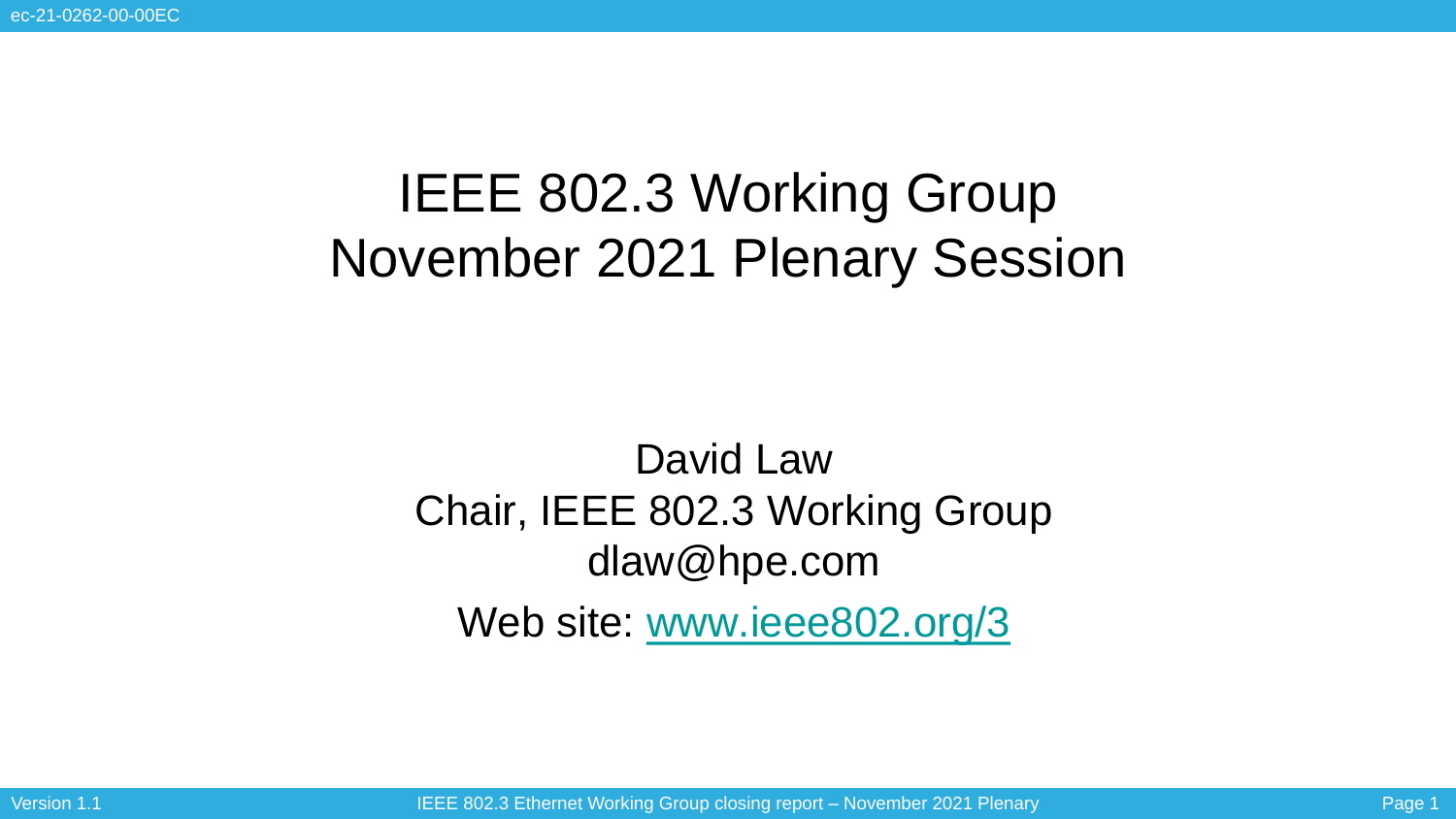### IEEE 802.3 Maintenance

#### **Progress**

Maintenance requests

• No new maintenance requests received since September 2021 interim meeting

Reviewed status of outstanding maintenance requests

• ISO/IEC JTC1 SC6

• Responded to comments on IEEE Std 802.3.2-2019, IEEE Std 802.3cn-2019, IEEE Std 802.3cq-2020, IEEE Std 802.3cm-2020, IEEE Std 802.3ch-2020, IEEE Std 802.3ct-2021, IEEE Std 802.3cv-2021 and IEEE Std 802.3cp-2021 adoption by ISO/IEC JTC1/SC6 under PSDO agreement

IEEE P802.3 (IEEE 802.3dc) revision project

• Completed first Working Group recirculation ballot comment resolution

• Conditional approval granted to proceed to Standards Association ballot

### Next steps

• Conduct IEEE P802.3 (IEEE 802.3dc) D2.2 second recirculation Working Group ballot

Web page

• <http://www.ieee802.org/3/maint/index.html>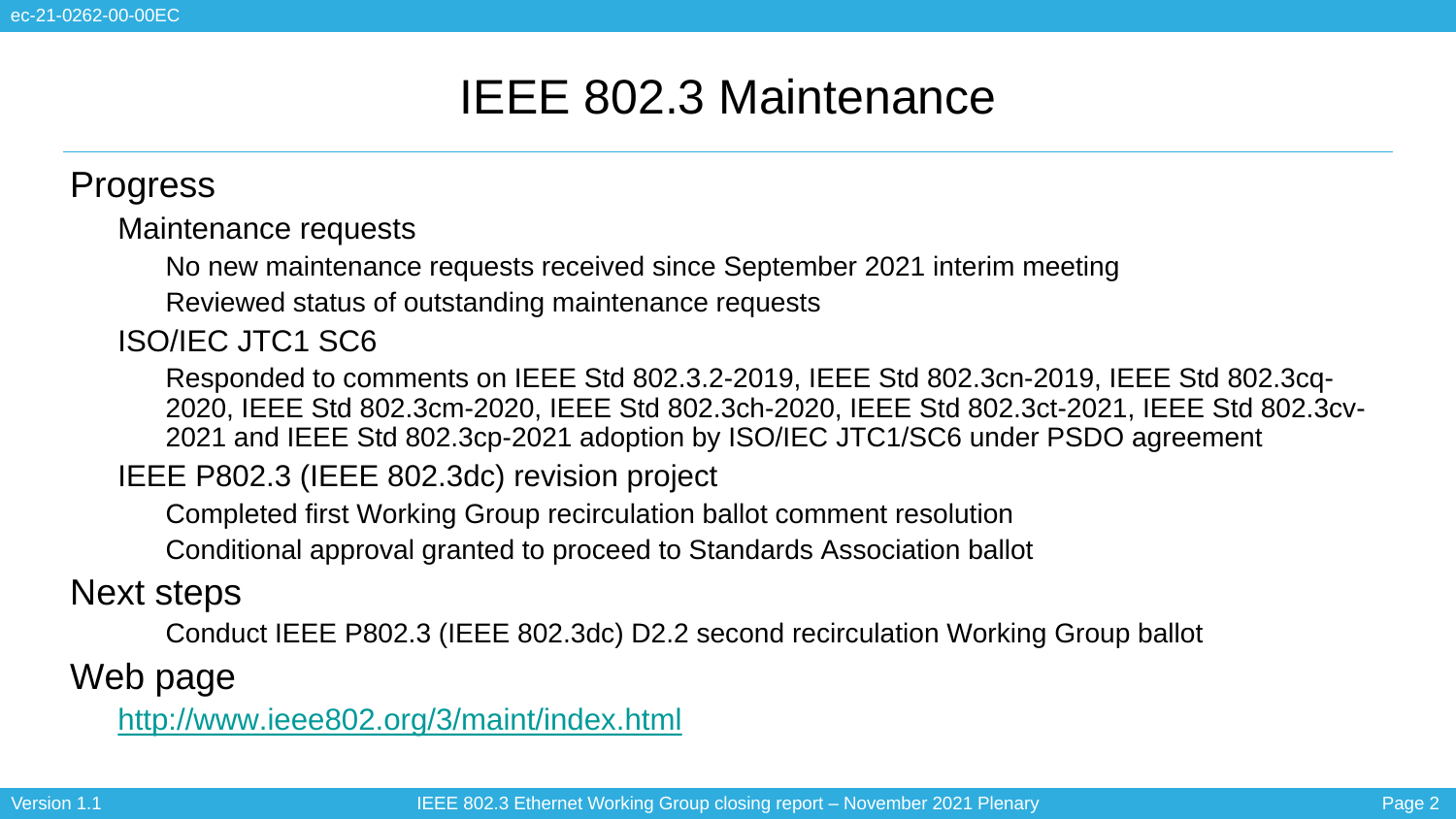# IEEE P802.3ck 100 Gb/s, 200 Gb/s, and 400 Gb/s Electrical Interfaces Task Force

#### **Description**

• This project is to specify additions to and appropriate modifications of IEEE Std 802.3 to add Physical Layer specifications and Management Parameters for 100 Gb/s, 200 Gb/s, and 400 Gb/s electrical interfaces based on 100 Gb/s signaling

• Web site:<http://ieee802.org/3/ck/index.html>

**Progress** 

IEEE P802.3ck D2.3 third Working Group recirculation ballot comment resolution

• Developing responses for 46 comments received

Next steps

• Complete responses to IEEE P802.3ck D2.3 comments

• Seek approval to proceed to Standards Association ballot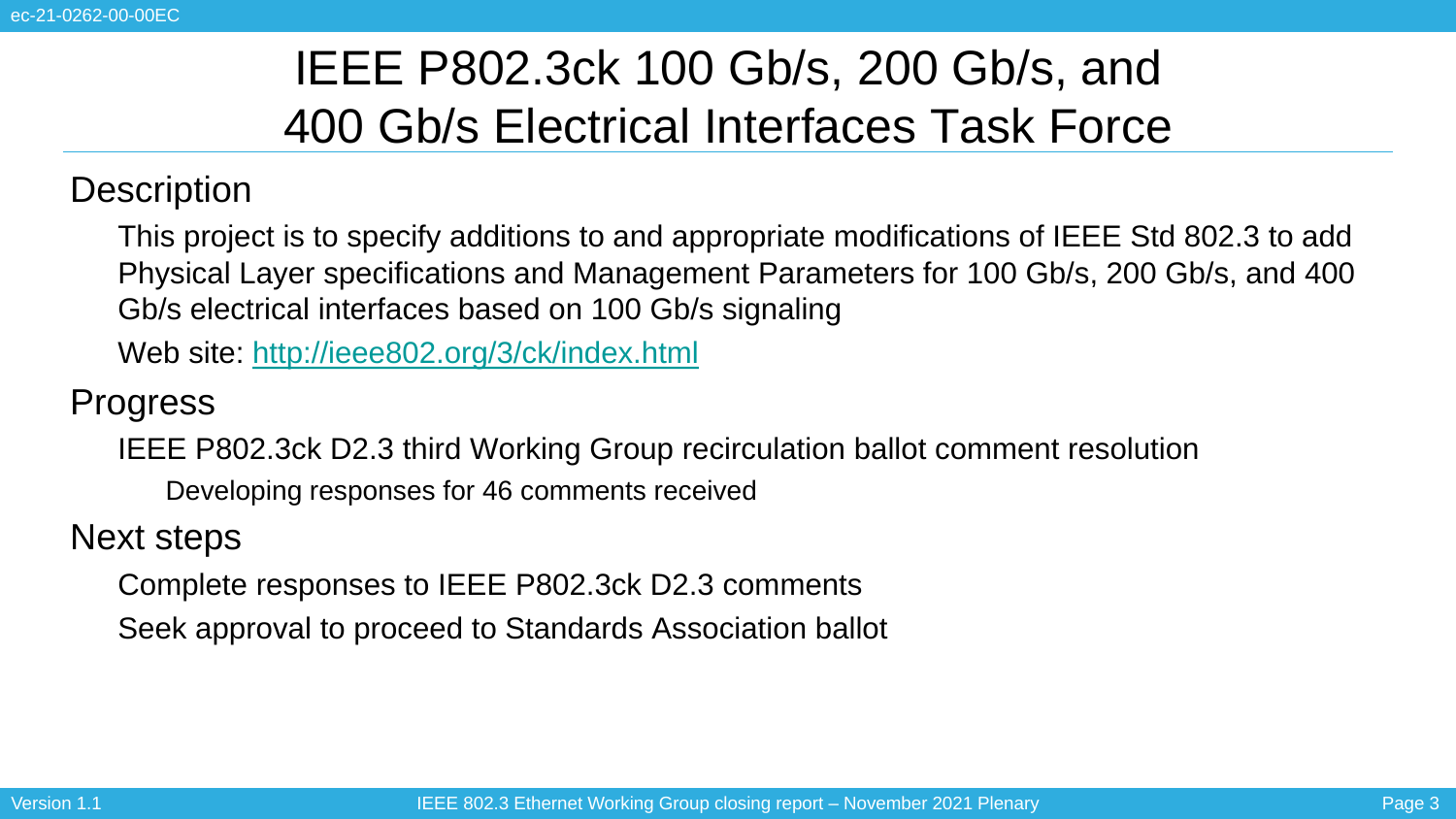# IEEE P802.3cs Increased-reach Ethernet optical subscriber access (Super-PON) Task Force

### **Description**

• Define physical layer specifications and management parameters for optical subscriber access supporting point-to-multipoint operations using wavelength division multiplexing over an increased-reach (up to at least 50 km) passive optical network (PON)

• Web site:<http://ieee802.org/3/cs/index.html>

**Progress** 

• Completed fourth Working Group recirculation ballot comment resolution

• Granted approval to proceed to Standards Association ballot

Next steps

• Conduct IEEE P802.3cs D3.0 initial Standards Association ballot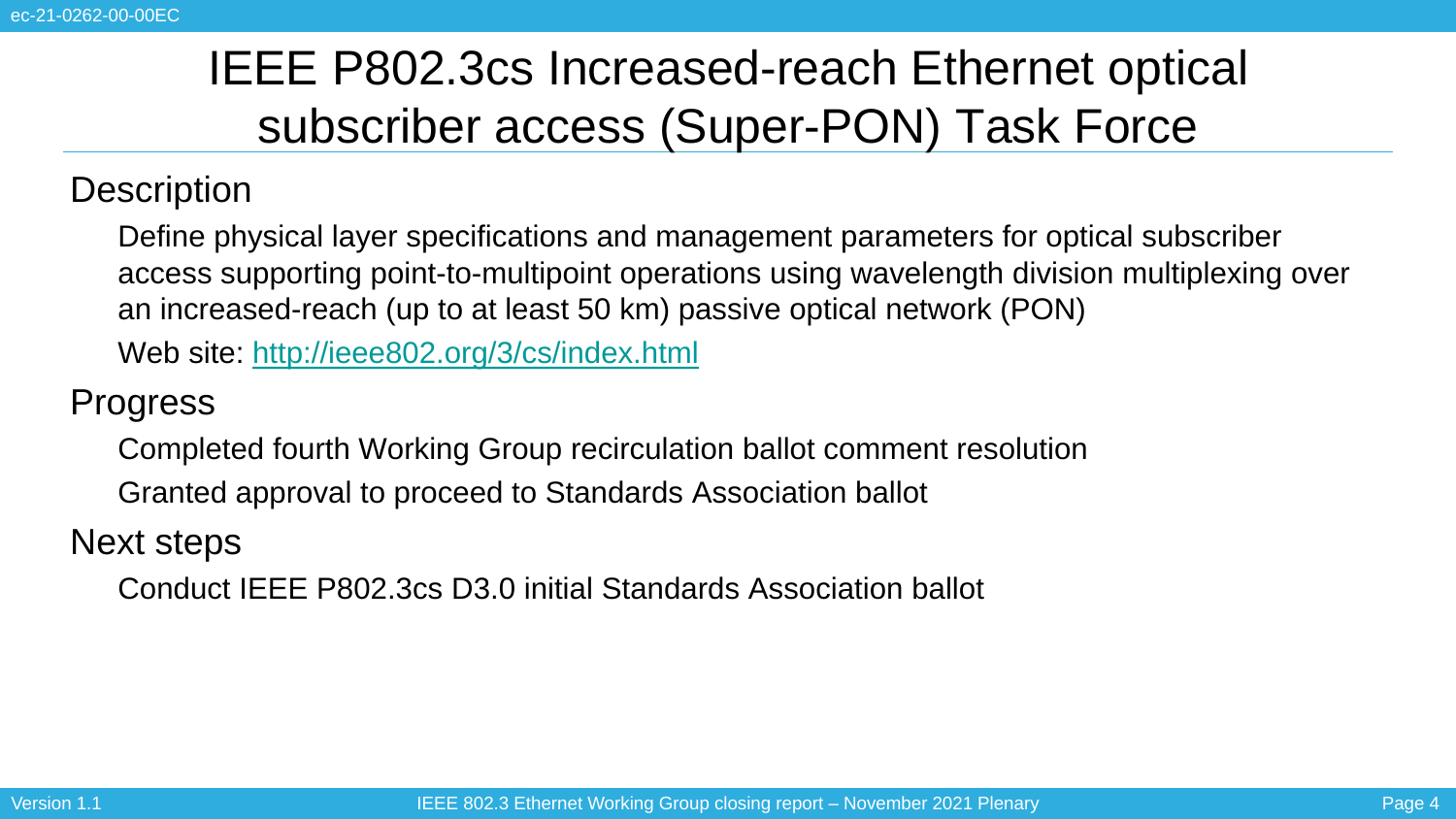### IEEE P802.3cw 400 Gb/s over DWDM Systems Task Force

#### **Description**

• Define physical layer specifications and management parameters for the transfer of Ethernet format frames at 400 Gb/s at reaches greater than 10 km over DWDM systems.

• Web site:<http://ieee802.org/3/cw/index.html>

**Progress** 

• Completed third Task Force review comment resolution

Next steps

• Continue baseline selection to satisfy the project objectives

• Conduct IEEE P802.3cw D1.3 fourth Task Force review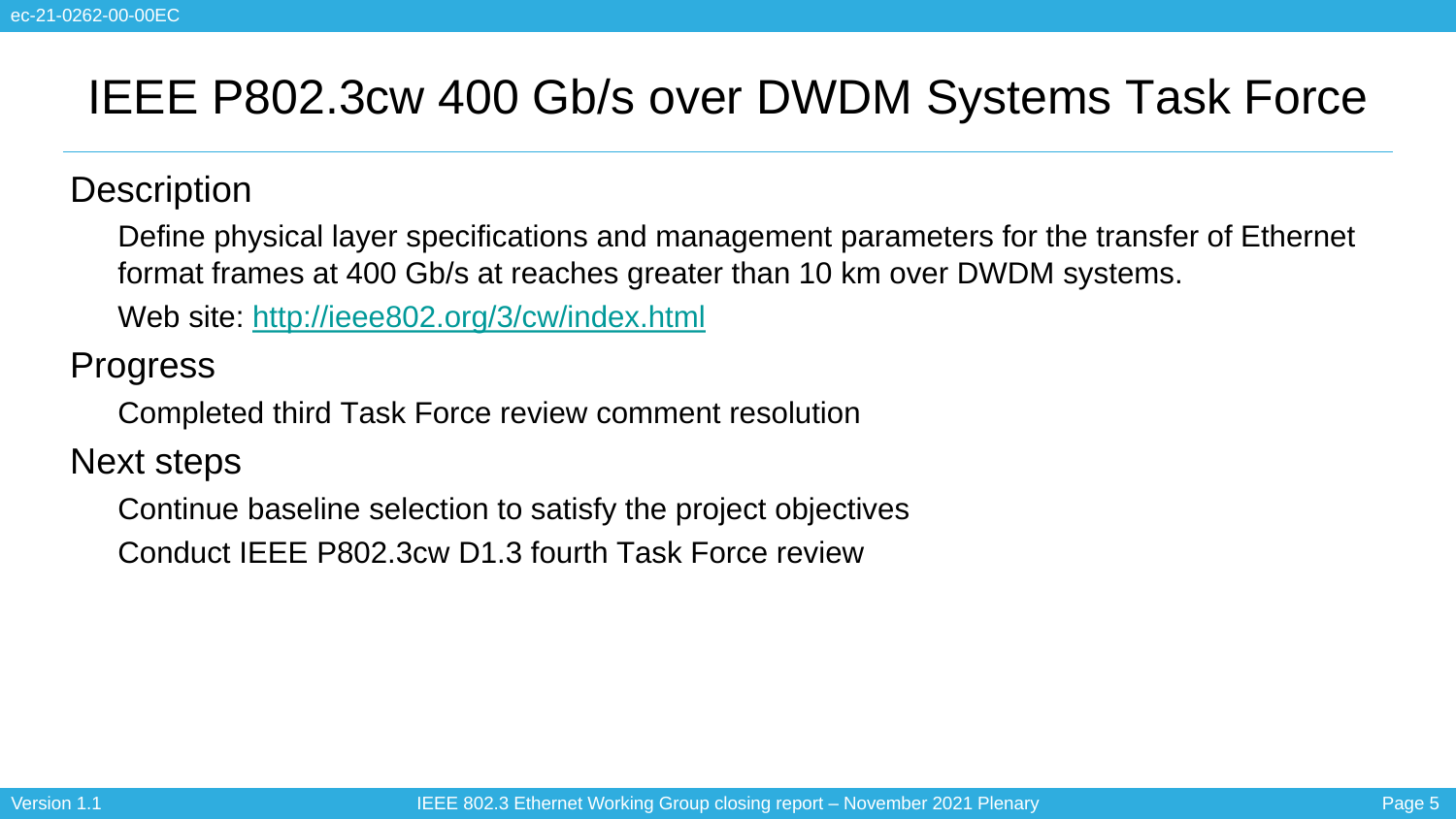# IEEE P802.3cx Improved PTP timestamping accuracy Task Force

#### **Description**

• Define optional enhancements to Ethernet support for time synchronization protocols to provide improved timestamp accuracy in support of ITU-T Recommendation G.8273.2 'Class C' and 'Class D' system time error performance requirements.

• Web site:<http://ieee802.org/3/cx/index.html>

**Progress** 

• IEEE P802.3cx D2.0 initial Working Group recirculation ballot comment resolution

• Developing responses for 143 comments received

Next steps

• Complete responses to IEEE P802.3cx D2.0 comments

• Conduct IEEE P802.3cx D2.1 first Working Group recirculation ballot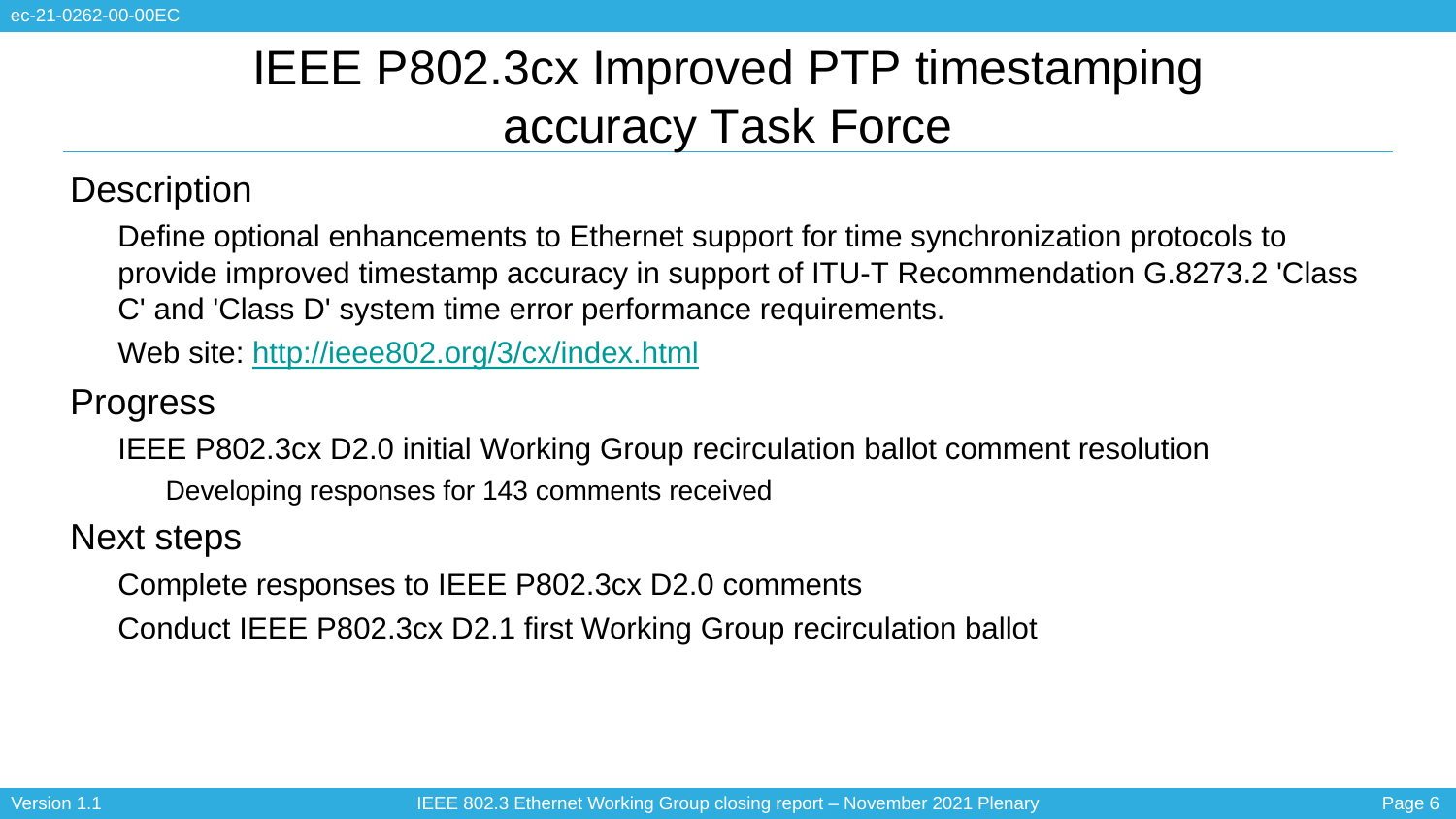# IEEE P802.3cy Greater than 10 Gb/s Electrical Automotive Ethernet Task Force

**Description** 

• Specify additions to and appropriate modifications of IEEE Std 802.3 to add greater than 10 Gb/s electrical Physical Layer specifications for symmetrical and asymmetrical operation and management parameters for media and operating conditions for applications in the automotive environment.

• Web site:<http://ieee802.org/3/cy/index.html>

**Progress** 

• Considered 7 contributions

• Micro-Reflection Limits, Baseline Wander, FEC, and Link Synchronization

• Adopted text for reference insertion loss, host PCB trace loss, TP0 to TP5 channel insertion loss, and channel return loss

Next steps

• Continue baseline selection to satisfy the project objectives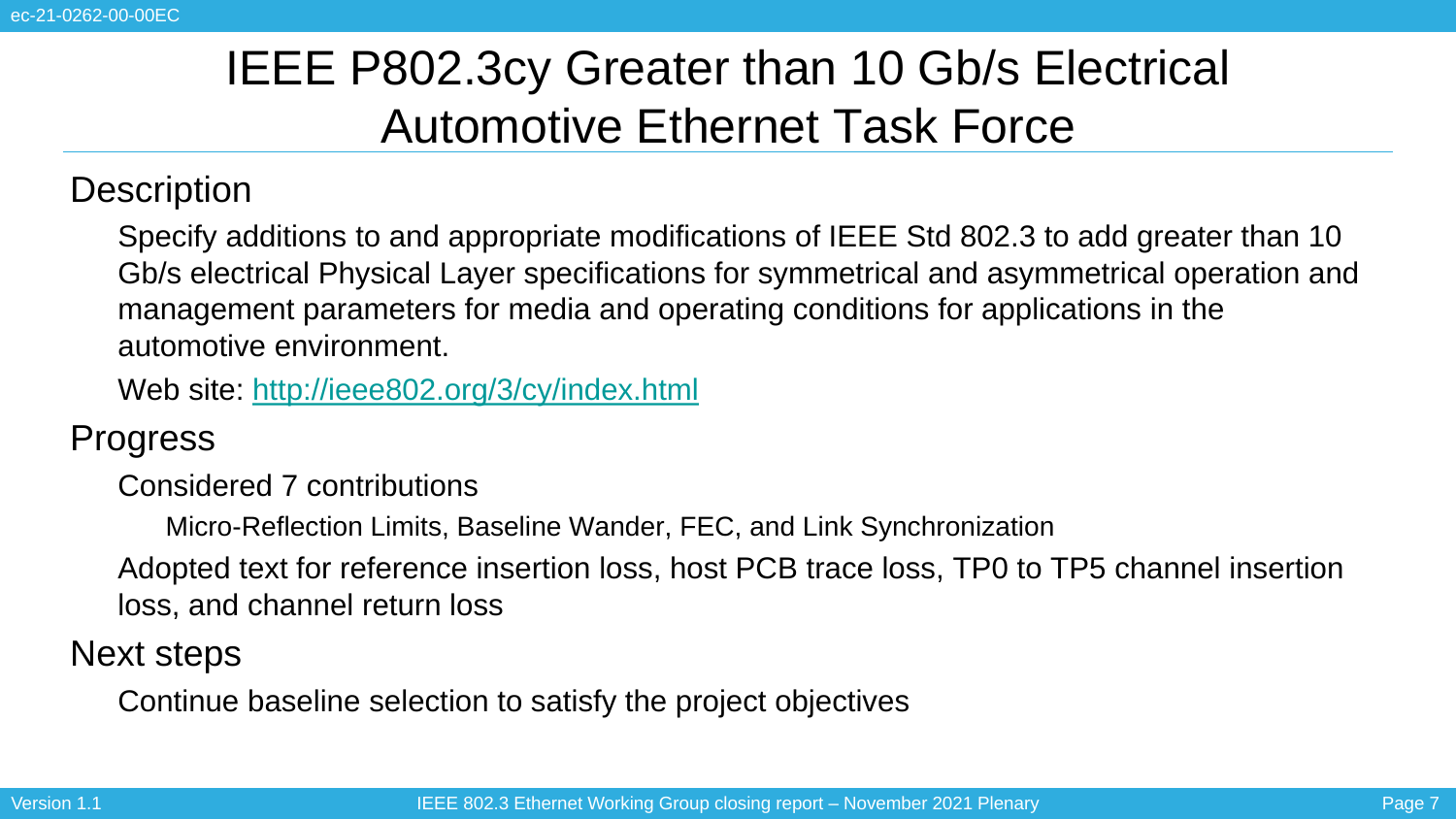# IEEE P802.3cz Multi-Gigabit Optical Automotive Ethernet Task Force

### **Description**

• Specify additions to and appropriate modifications of IEEE Std 802.3 to add Physical Layer specifications and management parameters for multi-gigabit optical Ethernet for application in the automotive environment.

• Web site:<http://ieee802.org/3/cz/index.html>

**Progress** 

• Considered 1 contribution

• Silicon Photonics Launch Condition Consensus Definition at 1310nm

Next steps

• Continue baseline selection to satisfy the project objectives

• Conduct IEEE P802.3cz D1.2 third Task Force review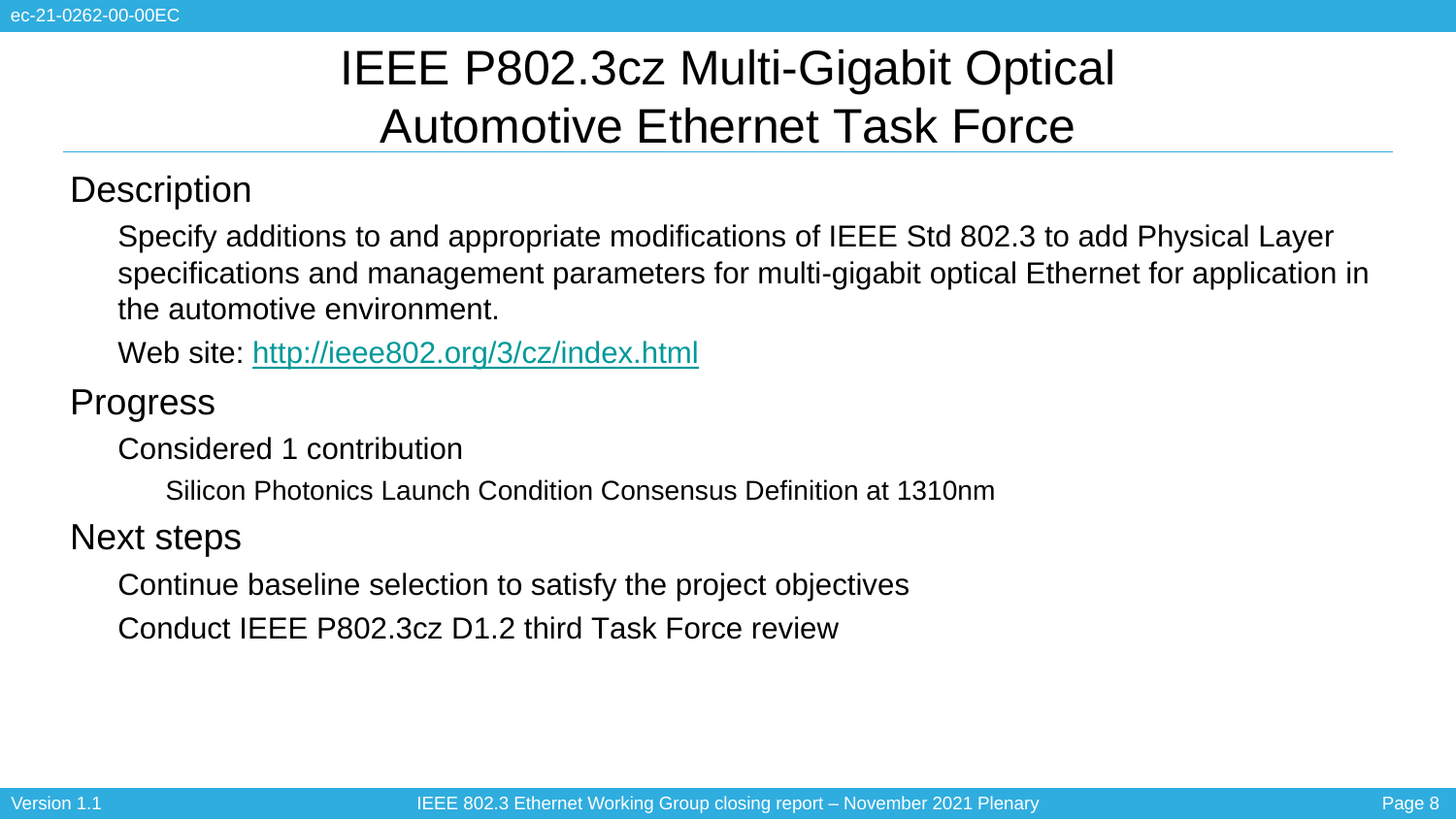# IEEE P802.3da 10 Mb/s Single Pair Multidrop Segments Enhancement Task Force

#### **Description**

• Specify additions and modifications of the Physical Layer (including reconciliation sublayers), management parameters, Ethernet support for time synchronization protocols, and optional power delivery supporting multiple powered devices on the 10 Mb/s mixing segment.

• Web site:<http://ieee802.org/3/da/index.html>

**Progress** 

• Considered 1 contribution

• Single Pair Ethernet Multidrop Enhancements Mixing Segment Considerations

Next steps

• Continue baseline selection to satisfy the project objectives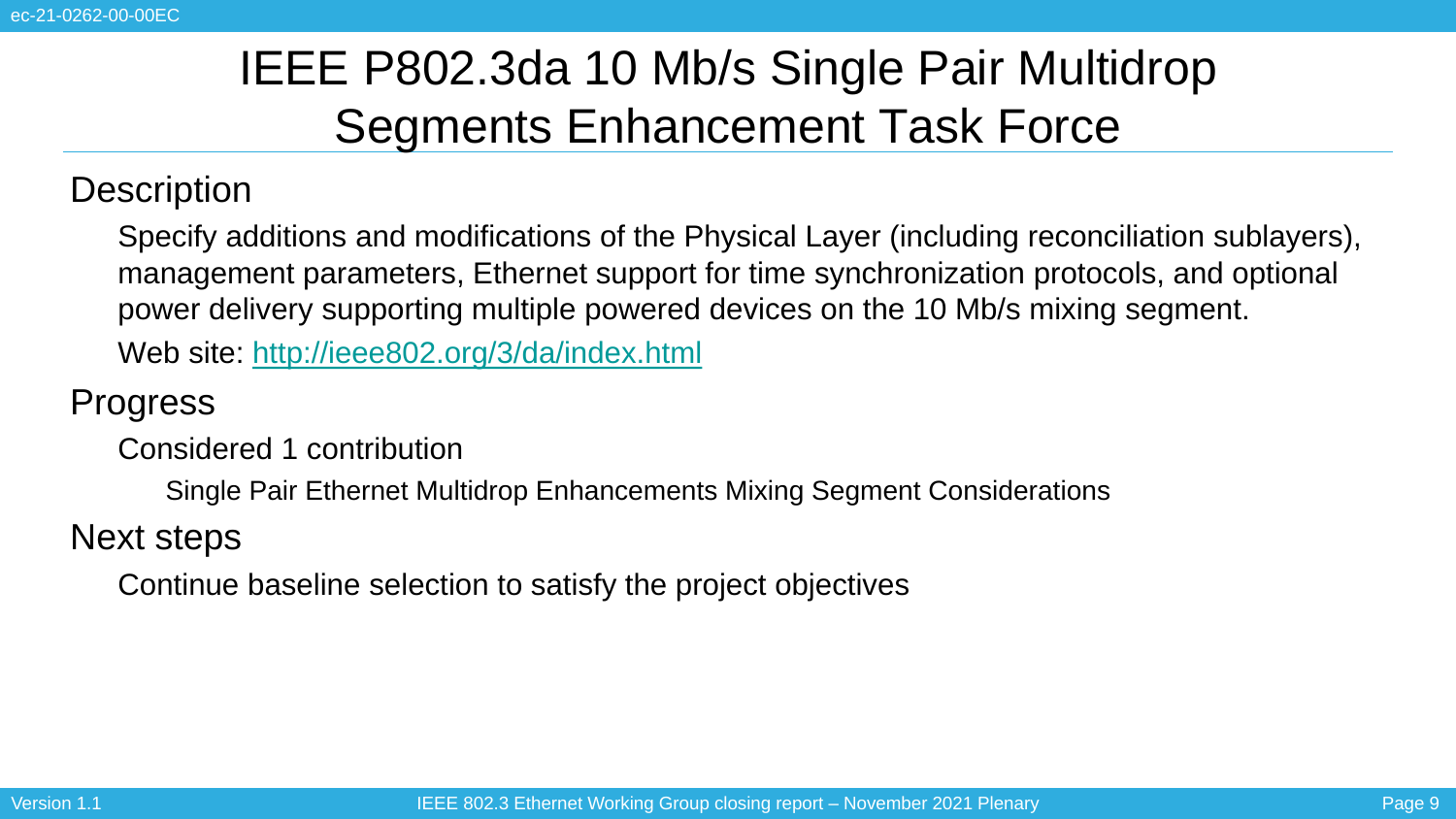# IEEE P802.3db 100 Gb/s, 200 Gb/s, and 400 Gb/s Short Reach Fiber Task Force

### **Description**

• Specify additions to and appropriate modifications of IEEE Std 802.3 and adds Physical Layer specifications and management parameters for 100 Gb/s, 200 Gb/s, and 400 Gb/s Ethernet optical interfaces for server attachment and other intra-data center applications using 100 Gb/s signaling over optical fiber

• Web site:<http://ieee802.org/3/db/index.html>

**Progress** 

IEEE P802.3db D2.0 initial Working Group recirculation ballot comment resolution • Developing responses for 252 comments received

Next steps

• Complete responses to IEEE P802.3db D2.0 comments

• Conduct IEEE P802.3db D2.1 first Working Group recirculation ballot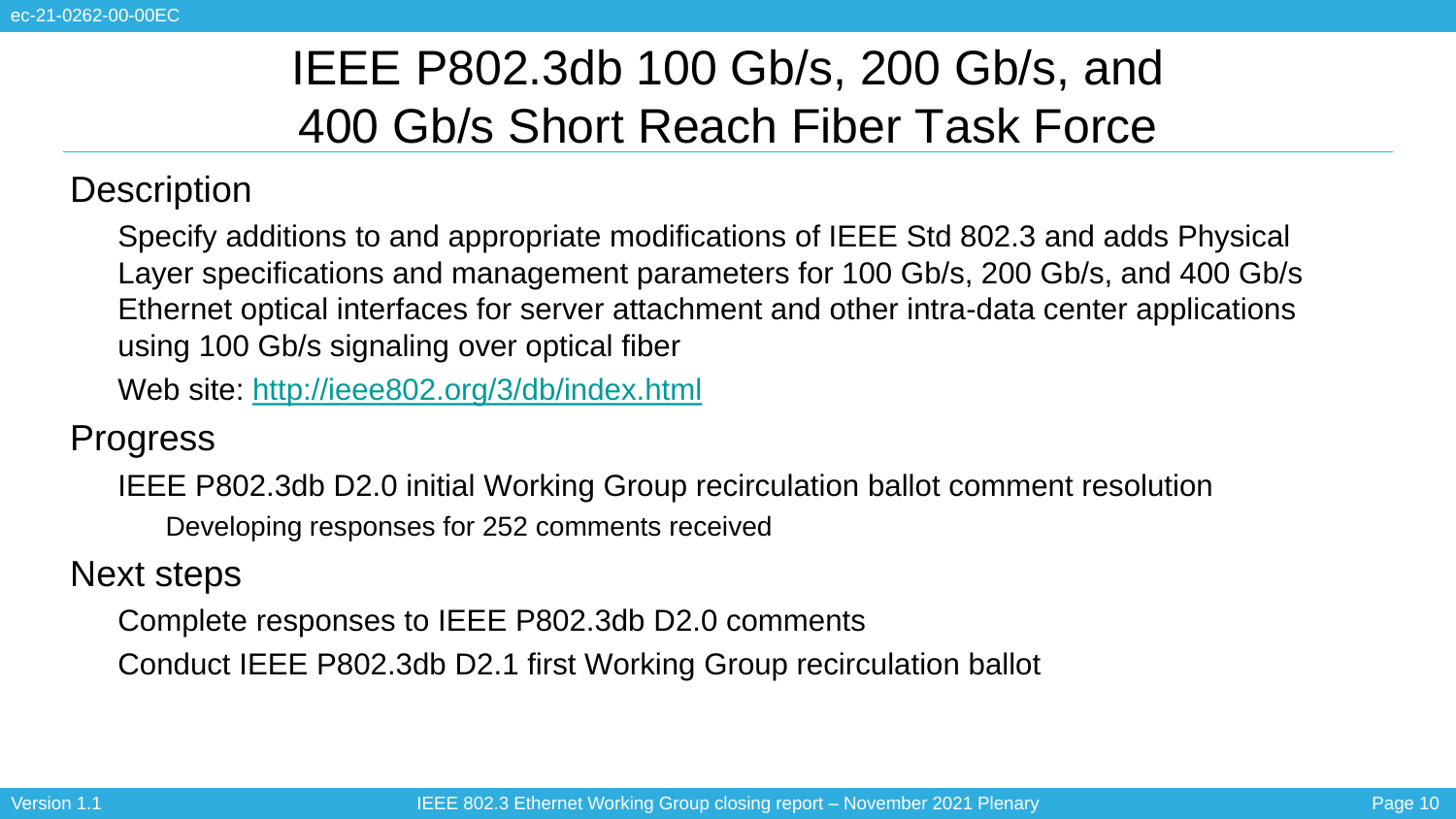# IEEE P802.3dd Power over Data Lines of Single Pair Ethernet (Maintenance #17) Task Force

### **Description**

• Implement editorial and technical corrections, refinements, and clarifications to Clause 104, • Power over Data Lines ( PoDL ) of Single Pair Ethernet, and related portions of the IEEE Std • 802.3 Ethernet standard. No new features are added by this project.

• Web site:<http://ieee802.org/3/dd/index.html>

### **Progress**

• IEEE P802.3dd D2.0 initial Working Group recirculation ballot comment resolution • Developed responses for 63 comments received

Next steps

• Conduct IEEE P802.3dd D2.1 first Working Group recirculation ballot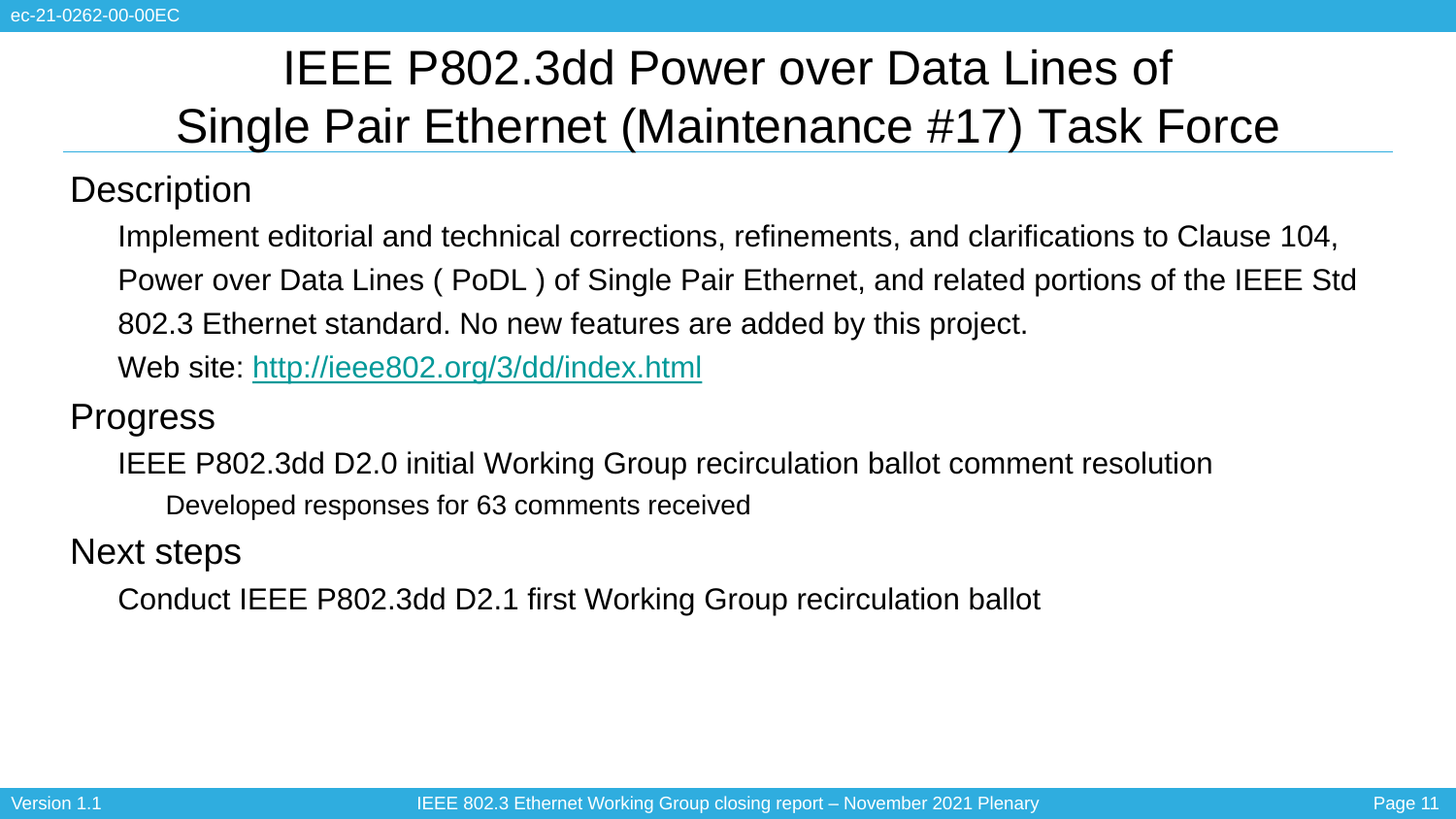# IEEE P802.3de Time Synchronization for Point to Point Single Pair Ethernet Task Force

**Description** 

• Specify additions to and appropriate modifications of the IEEE Std 802.3 MAC Merge function • and the Time Synchronization Service Interface ( TSSI ) to support 10 Mb/s Single Pair Ethernet point to point PHYs

• Web site:<http://ieee802.org/3/de/index.html>

**Progress** 

• Approval granted to proceed to initial Working Group ballot

Next steps

• Conduct IEEE P802.3de initial Working Group ballot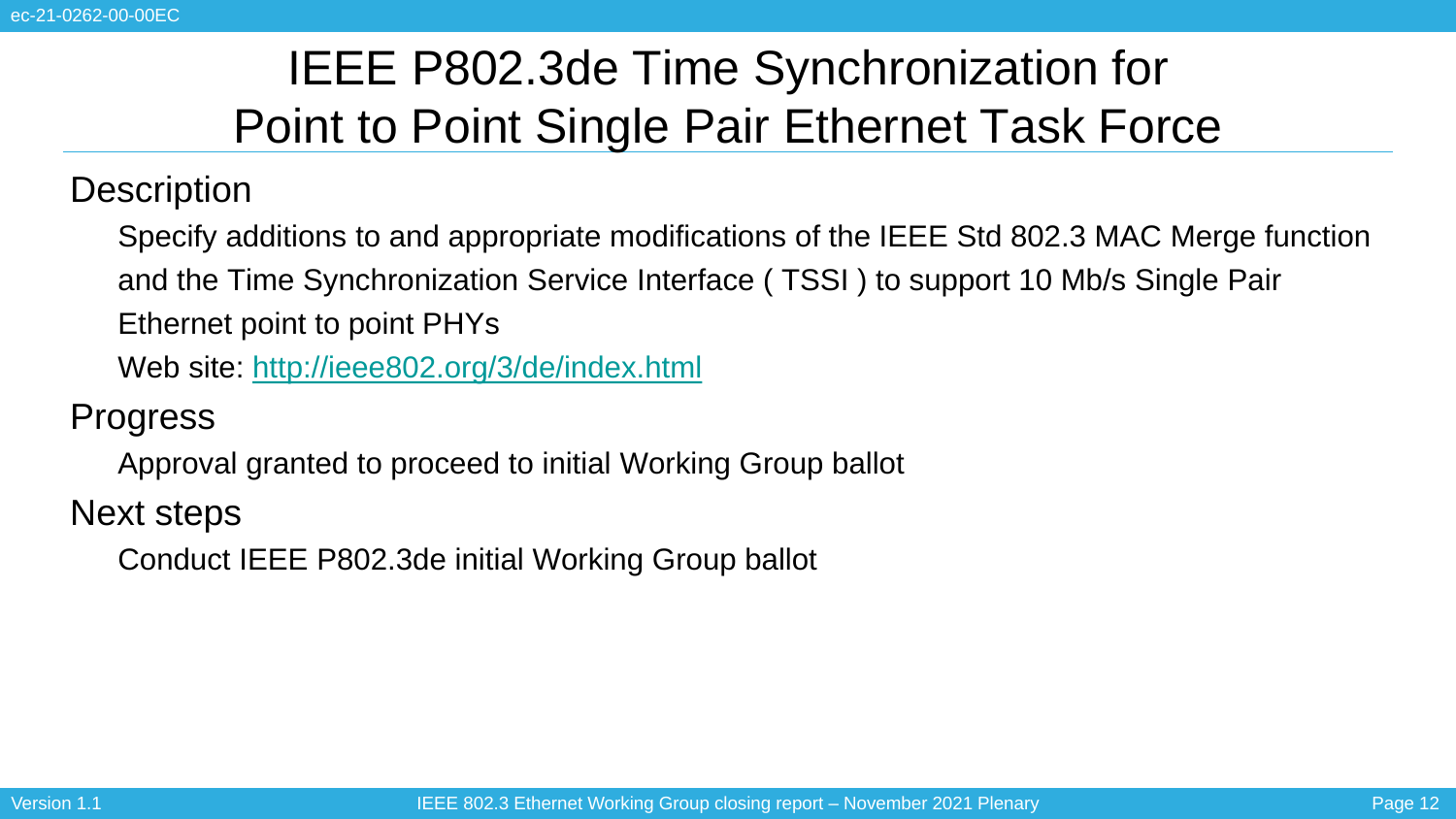### IEEE 802.3 Beyond 400 Gb/s Ethernet Study Group

**Description** 

• Develop a Project Authorization Request (PAR) and Criteria for Standards Development (CSD) responses for:

• (1) Beyond 400 Gb/s Ethernet

• (2) Physical Layer specifications for existing Ethernet rates based on Physical Layer specifications for beyond 400 Gb/s Ethernet.

• Web site:<https://ieee802.org/3/B400G/index.html>

**Progress** 

• IEEE P802.3df PAR and CSD approved by IEEE 802 Executive Committee

• IEEE P802.3df PAR placed on December 2021 NesCom agenda

Study Group re-chartered

• Backup if PAR not approved by IEEE-SA Standards Board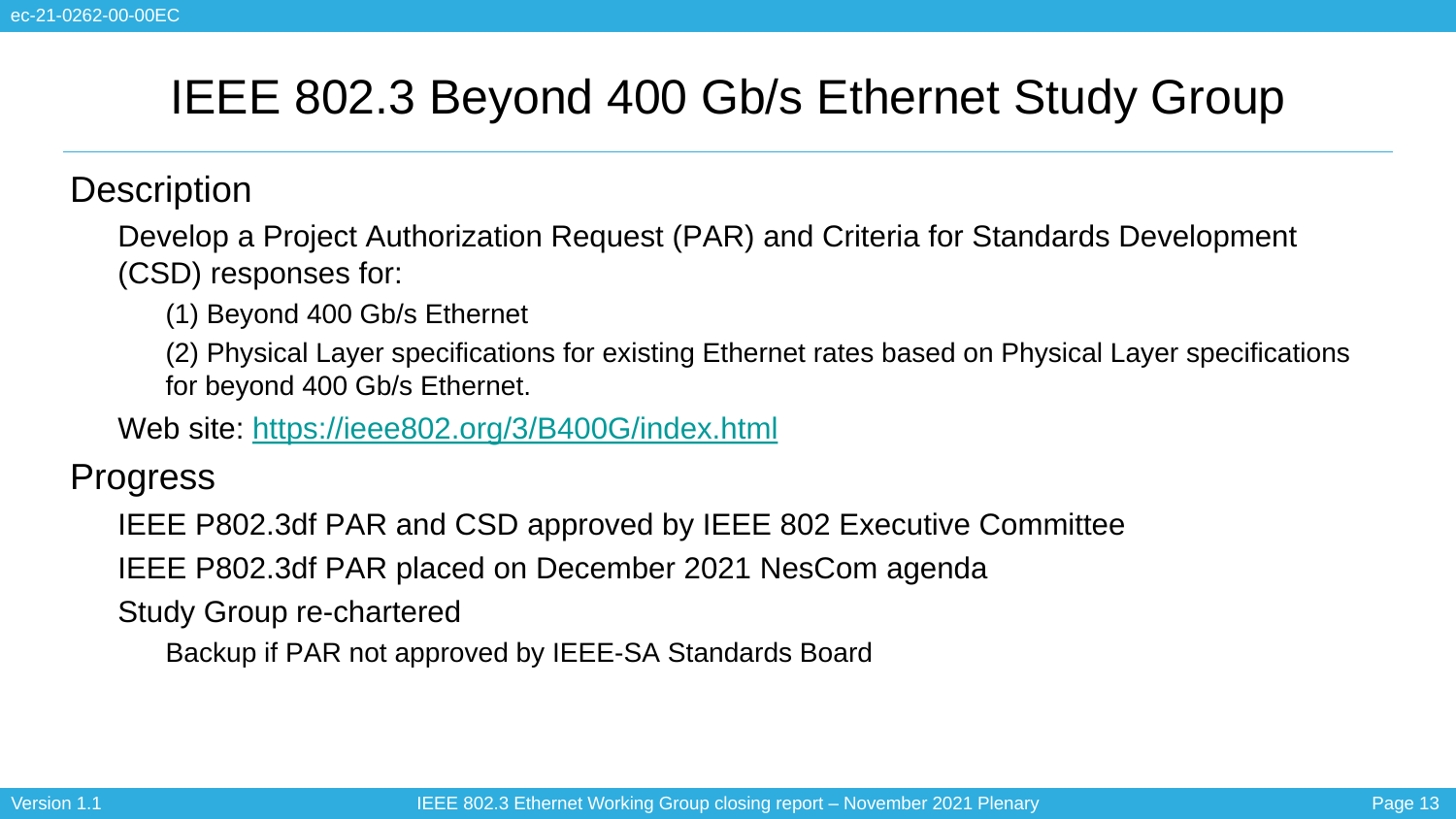# IEEE 802.3 Greater than 10 Mb/s Long Reach Single Pair Ethernet Study Group

### **Description**

• Develop a Project Authorization Request (PAR) and Criteria for Standards Development (CSD) responses for greater than 10 Mb/s long reach point to point Single Pair Ethernet PHYs and associated powering

• Web site:<https://ieee802.org/3/GT10MSPE/index.htmlProgress>

### **Progress**

• Considered 1 contribution

• 100BASE-T1L Reach and Connectors

• Reviewed draft PAR, CSD and Project Objectives

• Study Group re-chartered

Next steps

• Continue development of PAR, CSD and Project Objectives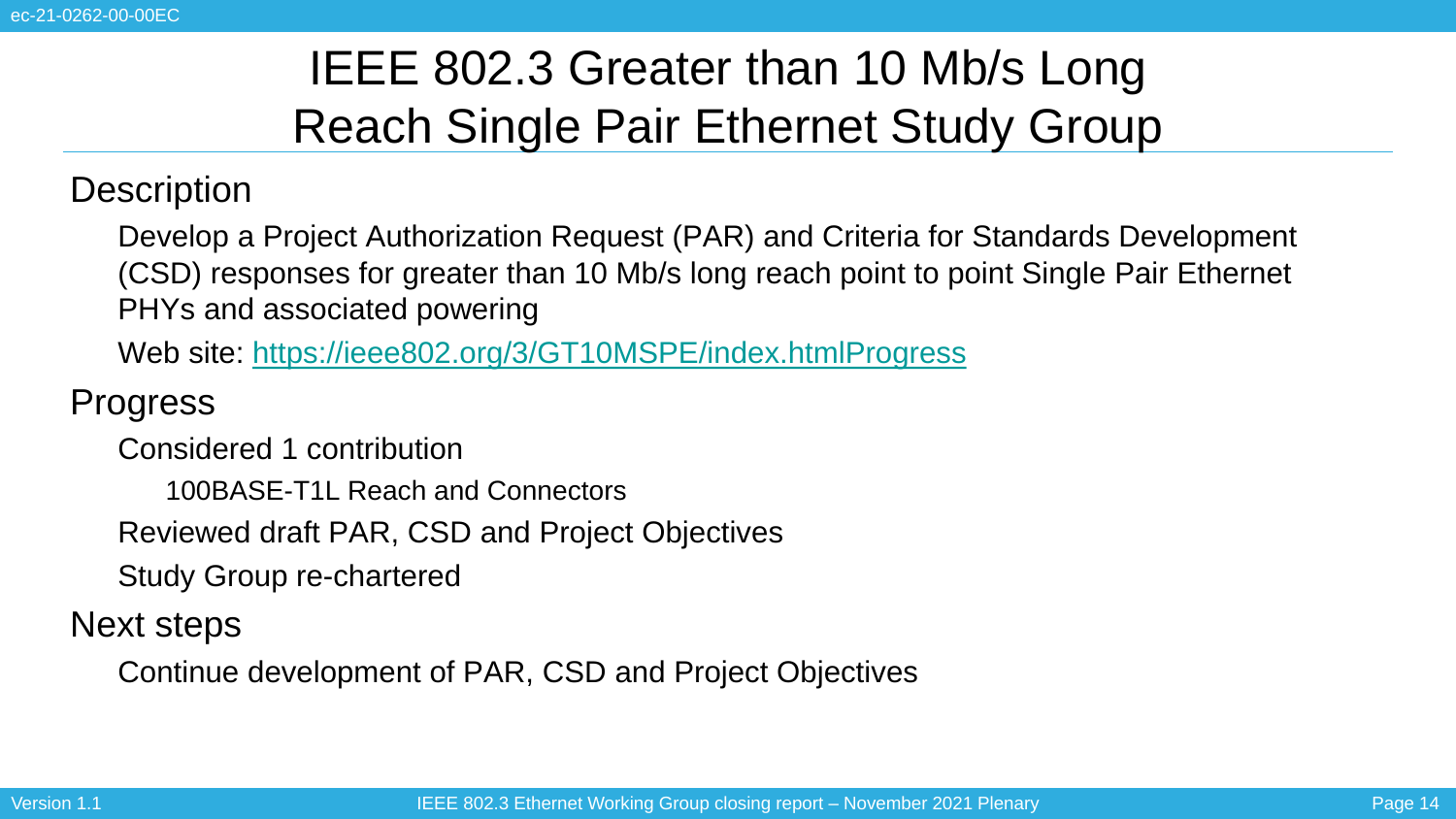### IEEE 802.3 Officers, Subgroup Chairs and Vice-Chairs

IEEE 802.3 Chair: David Law <dlaw@hpe.com>

- IEEE 802.3 Vice Chair: Adam Healey <adam.healey@broadcom.com>
- IEEE 802.3 Secretary: Jon Lewis <jon.lewis@dell.com>
- IEEE 802.3 Executive Secretary: Steve Carlson <scarlson@ieee.org>
- IEEE 802.3 Treasurer: Valerie Maguire <valerie\_maguire@siemon.com>

#### **IEEE 802.3 Task Force chairs**

IEEE P802.3ck 100 Gb/s, 200 Gb/s, and 400 Gb/s Electrical Interfaces: Elizabeth Kochuparambil <edonnay@cisco.com>

IEEE P802.3cs Increased-reach Ethernet optical subscriber access (Super-PON): Claudio DeSanti <cds@ieee.org>

IEEE P802.3cw 400 Gb/s over DWDM systems Task Force: John D'Ambrosia <jdambrosia@ieee.org>

IEEE P802.3cx Improved PTP Timestamping Accuracy: Steve Gorshe <steve.gorshe@microchip.com>

IEEE P802.3cy Greater than 10 Gb/s Electrical Automotive Ethernet: Steve Carlson <scarlson@ieee.org>

IEEE P802.3cz Multi-Gigabit Optical Automotive Ethernet: Bob Grow <bob.grow@ieee.org>

IEEE P802.3da 10 Mb/s Single Pair Multidrop Segments Enhancement: Chad Jones <cmjones@cisco.com>

IEEE P802.3db 100 Gb/s, 200 Gb/s, and 400 Gb/s Short Reach Fiber: Robert Lingle <rlingle@ofsoptics.com>

IEEE P802.3 (IEEE 802.3dc) Revision to IEEE Std 802.3-2018 (Maintenance #16): Adam Healey <adam.healey@broadcom.com>

IEEE P802.3dd Power over Data Lines of Single Pair Ethernet (Maintenance #17): George Zimmerman <george@cmephyconsulting.com>

IEEE P802.3de Time Synchronization for Point-to-Point Single Pair Ethernet: George Zimmerman <george@cmephyconsulting.com>

#### **IEEE 802.3 Task Force vice-chairs**

IEEE P802.3ck 100 Gb/s, 200 Gb/s, and 400 Gb/s Electrical Interfaces: Kent Lusted <kent.c.lusted@intel.com>

IEEE P802.3cw 400 Gb/s over DWDM systems: Tom Issenhuth <tissenhuth@outlook.com>

IEEE P802.3db 100 Gb/s, 200 Gb/s, and 400 Gb/s Short Reach Fiber: Mabud Choudhury <mchoudhury@ofsoptics.com>

#### **IEEE 802.3 Study Group chair**

IEEE 802.3 Beyond 400 Gb/s Ethernet Study Group John D'Ambrosia <jdambrosia@ieee.org>

IEEE 802.3 Greater than 10 Mb/s Long-Reach Single Pair Ethernet: George Zimmerman <george@cmephyconsulting.com>

#### **IEEE 802.3 Study Group vice-chair**

IEEE 802.3 Greater than 10 Mb/s Long-Reach Single Pair Ethernet: Steve Carlson <scarlson@ieee.org>

Version 1.1 **IEGE 802.3 Ethernet Working Group closing report** – November 2021 Plenary Page 15